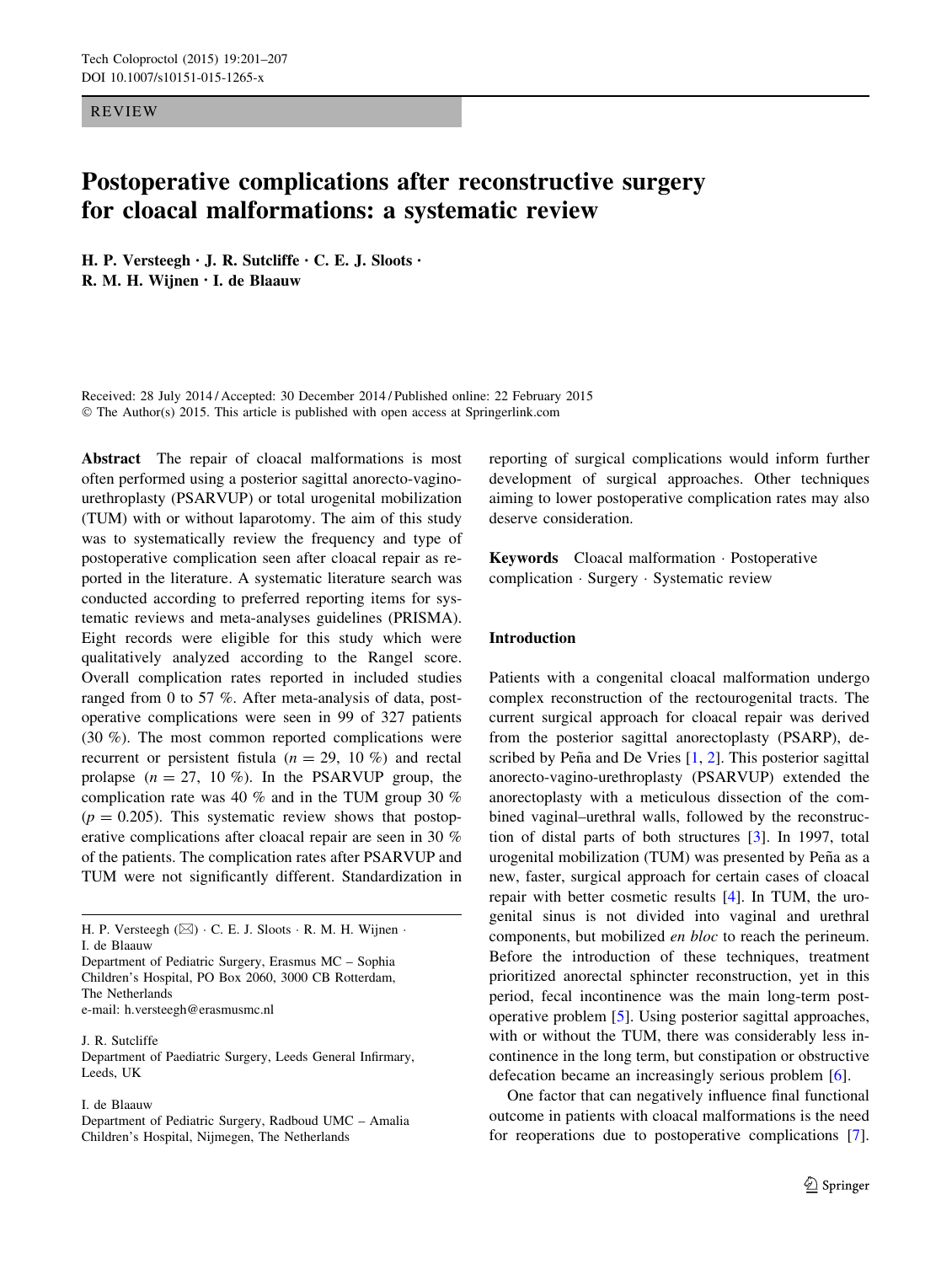Not only is the first chance most often the best chance to deliver a good outcome, but also each trip to the operating theater carries a significant burden, both physical, psychological, and potentially financial on the patient and her carers. Postoperative complications following cloacal repair have received relatively little attention. We systematically reviewed the current literature reporting postoperative complications following cloacal repair. In this study, we aimed to develop the understanding of postoperative complications in one of the most complex congenital malformations requiring surgical intervention.

# Materials and methods

For the systematic review of the literature, the preferred reporting items for systematic reviews and meta-analyses (PRISMA) statement, checklist, and flowchart were used in order to achieve the highest standard in reporting items for a systematic review and meta-analysis [[8,](#page-6-0) [9](#page-6-0)].

### Search strategy

A systematic literature search was conducted on April 19, 2014, using the PubMed, EMbase, and Web-of-Science databases. Studies were searched in PubMed using the following search terms: (cloacal malformations OR persistent cloaca) AND complications NOT exstrophy. For the other databases, appropriate search terms were applied concerning the postoperative outcome of patients with cloacal malformations.

## Eligibility criteria

All studies that reported postoperative complications of patients with a cloacal malformation were included. No limits were set with regard to date of publication. Case reports were excluded. Studies on the subject of anorectal malformations (ARM), in general, were only included when presenting a defined group of patients with a cloacal malformation, with the results regarding postoperative complications reported separately from the other anorectal malformations. All references of the articles we found were reviewed to include any further useful studies. Different articles that presented identical or overlapping outcome of the same study population were excluded.

# Study selection

The study selection consisted of four separate processes: (1) study identification, (2) study screening, (3) study eligibility, and (4) study inclusion. All processes were conducted by two separate reviewers (HV and IdB).

Disagreements between reviewers were resolved by consensus.

## Quality assessment

Quality of the articles was scored using the checklist as proposed by Rangel et al. [\[10](#page-6-0)]. The checklist consisted of three subscales containing 30 items in total. The three subscales were as follows: (1) potential clinical relevance, (2) quality of study methodology, and (3) quality of discussion and stated conclusions. A maximum of 45 points could be scored. Scores ranging from 0 to 15 indicated a study of poor quality, studies scoring from 16 to 30 points were considered to be of fair quality, and scores of 31 points or higher indicated a good study.

# Data extraction

Two reviewers (HV and IdB) used predefined criteria to extract the data from included publications. The predefined criteria concerned study design, population, surgical data, and details on postoperative complications.

## Statistical analysis

Data were analyzed using SPSS (version 17; SPSS, Chicago, IL, USA). Groups were compared using a Fisher's exact test.

#### **Results**

#### Study selection

Adequate search terms were used for each database and resulted in 107 records (PubMed), 142 records (EMbase), and 69 records (Web of Science). After the removal of duplicates, 227 records were identified from the three databases. A total of 177 records were deemed irrelevant based on the title and excluded. Subsequently, 42 records were excluded for not meeting the inclusion criteria after assessing the abstract ( $n = 29$ ) or the full text ( $n = 13$ , Fig. [1](#page-2-0)). Finally, eight studies met the inclusion criteria and were used for qualitative synthesis.

## Study characteristics

Seven of the eight studies were retrospective chart studies. One center conducted an observational cohort study [[11\]](#page-6-0) in which a laparoscopic rectal pull-through was conducted in ten consecutive patients with cloacal malformations (Table [1\)](#page-2-0). Study quality according to Rangel's score ranged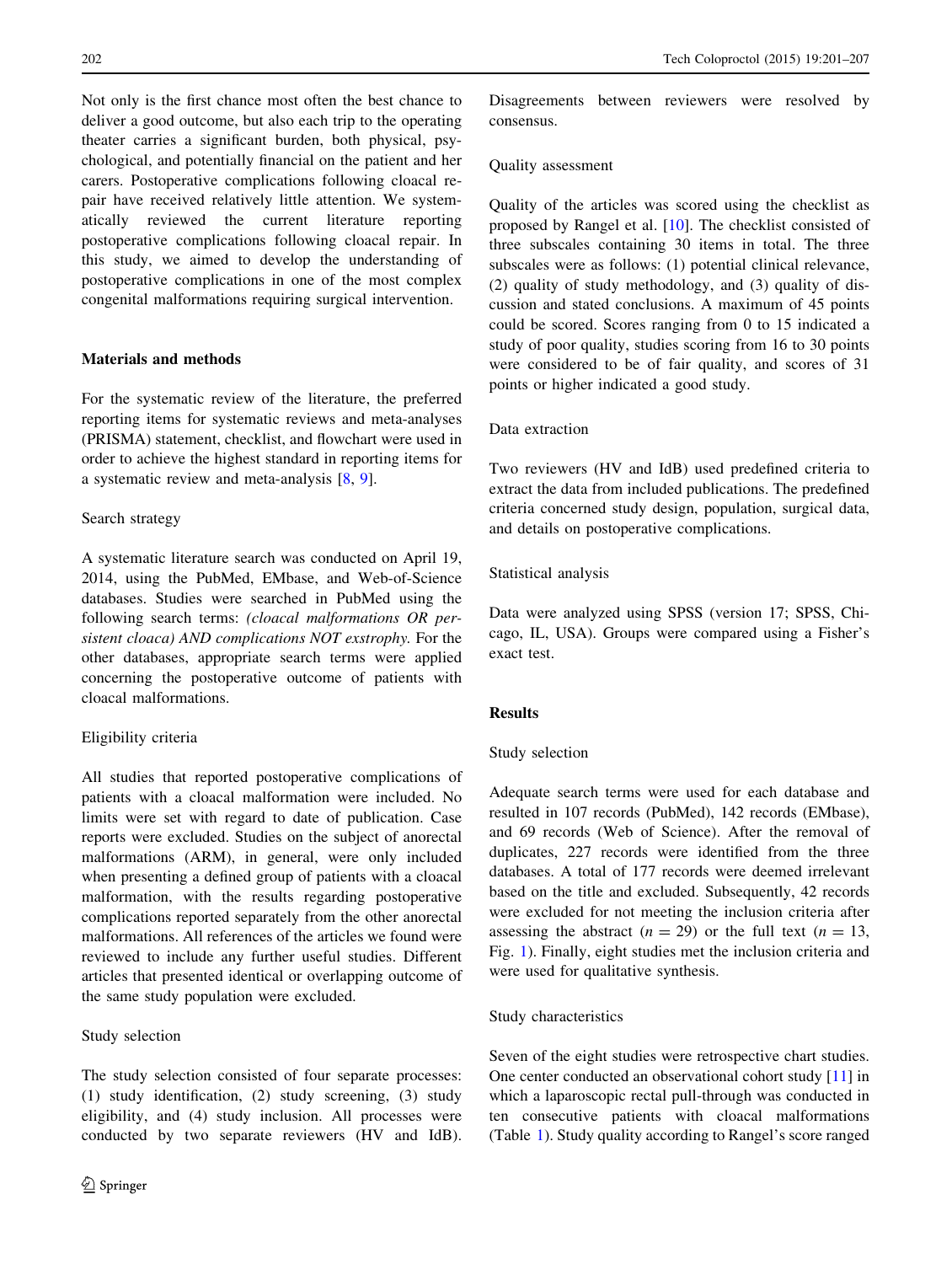<span id="page-2-0"></span>Fig. 1 Flowchart describing

systematic literature search



|  |  | <b>Table 1</b> Study characteristics |
|--|--|--------------------------------------|
|--|--|--------------------------------------|

PSARVUP posterior sagittal anorecto-vagino-urethroplasty, PSARP posterior sagittal anorectoplasty, TUM total urogenital mobilization, LRP laparoscopic rectal pull-through

<sup>a</sup> Complications were only reported in the 220 TUM patients

| Author           | Country     | Journal            | Year | Sample size   | Type of surgery    | Ouality |
|------------------|-------------|--------------------|------|---------------|--------------------|---------|
| Cho [14]         | South Korea | J Korean Surg Soc  | 2011 | 9             | <b>PSARVUP</b>     | 12      |
| Julià [18]       | Spain       | Pediatr Surg Int   | 2010 | -6            | <b>PSARP</b>       | 19      |
| Leclair [16]     | UK          | J Urol             | 2007 | 22            | TUM                | 19      |
| Levitt $[13]$    | <b>USA</b>  | Semin Pediatr Surg | 2010 | $490^{\rm a}$ | <b>PSARVUP/TUM</b> | 16      |
| Liem $[11]$      | Vietnam     | J Pediatr Surg     | 2012 | 10            | LRP                | 16      |
| Matsui [17]      | Japan       | J Urol             | 2009 | -11           | TUM                | 20      |
| Nakayama [15]    | <b>USA</b>  | J Pediatr Surg     | 1987 | -7            | <b>PSARVUP</b>     | 10      |
| Versteegh $[12]$ | Netherlands | J Pediatr Surg     | 2014 | 42            | <b>PSARVUP/TUM</b> | 31      |

from 10 to 31 points. A total of 597 patients were presented in the eight studies with a median of 10.5 patients per study (range 6–490 patients). However, in the largest study, postoperative complications were only reported in the 220 TUM patients. One study reported that postoperative complications were assessed within a period of 30 days after surgery, but the other studies did not report the time range in which the complications were assessed [[12\]](#page-6-0).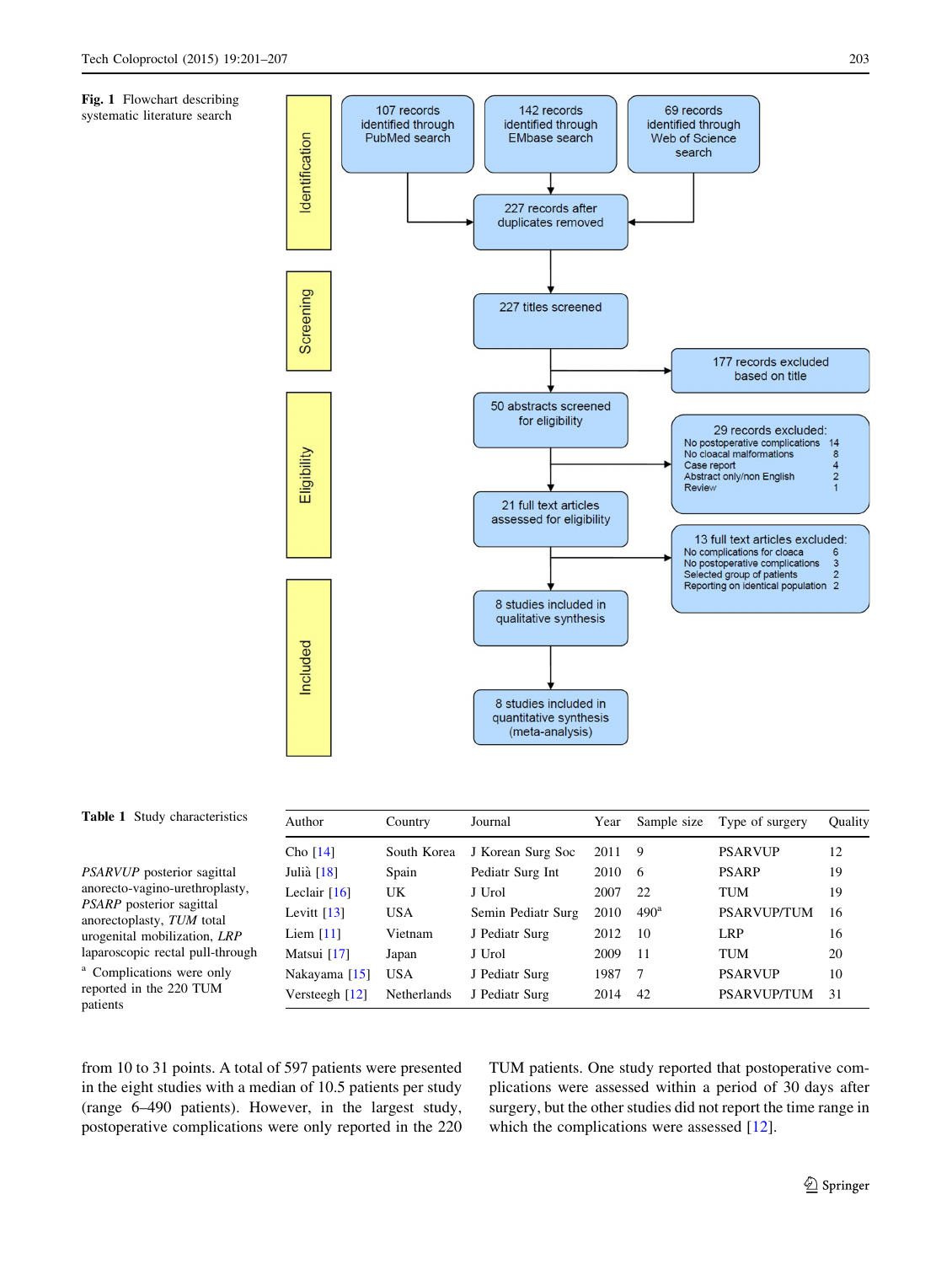



## Type of surgery and postoperative complications

In two studies, both the PSARVUP and the TUM were used for cloacal reconstruction [[12,](#page-6-0) [13\]](#page-6-0). Two studies reported the use of PSARVUP only [[14,](#page-6-0) [15\]](#page-6-0), and in two series, only TUM was used [\[16](#page-6-0), [17](#page-6-0)]. In one study, patients were operated on by laparoscopic rectal pull-through, without initial urogenital reconstruction [\[11](#page-6-0)]. Julià et al. [\[18](#page-6-0)] described their series of patients with anorectal malformations, all of whom underwent reconstruction by the posterior sagittal approach. No details according to type of cloacal reconstruction used were reported.

The reported percentages of total postoperative complications ranged from 0 to 57 % (Fig. 2). Pooled data showed that postoperative complications were seen in 99 of 327 patients (30 %). In the PSARVUP group, the complication rate was 40 % and in the TUM group 30 %  $(p = 0.205,$  Table 2). The most common reported complications were recurrent or persistent fistula  $(n = 29)$ , 10 %, Table [3\)](#page-4-0), rectal prolapse  $(n = 27, 10\%)$ , and vaginal complications (such as stenosis, stricture, or occlusion,  $n = 25, 9\%$ ). In the recurrent or persistent fistula group, 21 were urethrovaginal fistulas, four were persistent urogenital sinuses, two were rectovaginal fistulas, and one vesicovaginal fistula and one rectoperineal fistula were seen. In four of the studies, indications for reoperations were reported, with eleven of the seventeen (65 %) patients experiencing complications requiring one or more additional procedures [\[14](#page-6-0), [16–18](#page-6-0)]. Nakayama et al. [\[15](#page-6-0)] reported that a secondary repair of their three patients with urethrovaginal fistula was being planned.

Levitt et al. [\[13](#page-6-0)] reported the institutional experience from a major referral center. Secondary surgery was required in 93 patients who had undergone primary surgical

Table 2 Complications per type of cloacal repair

|               | <b>PSARVUP</b> <sup>a</sup><br>$(n = 40)$ |      | TUM <sup>b</sup><br>$(n = 271)$ | <i>p</i> value |       |
|---------------|-------------------------------------------|------|---------------------------------|----------------|-------|
|               | n                                         | $\%$ | n                               | %              |       |
| Complications | 16                                        | 40   | 81                              | 30             | 0.205 |
|               |                                           |      |                                 |                |       |

PSARVUP posterior sagittal anorecto-vagino-urethroplasty, TUM total urogenital mobilization

<sup>a</sup> Pooled data of Cho et al., Nakayama et al., Versteegh et al.

<sup>b</sup> Pooled data of Leclair et al., Levitt et al., Matsui et al., Versteegh et al.

repair elsewhere. In this series, indications for reoperations were as follows: rectal problems (such as prolapse, stricture, retraction, dehiscence, or atresia) in 51 patients, persistent urogenital sinus in 39 patients, vaginal complications (stricture, retraction, dehiscence, atresia, or stenosis) in 34 patients, a mislocated rectum in 29 patients. Sixteen had urethrovaginal or rectovaginal fistulas, and five had urethral stricture or atresia. In addition to the rectourethro-vaginal complications, Cho et al. [\[14](#page-6-0)] also reported the occurrence of bladder or urethral stones in two of their patients.

# Discussion

The surgical reconstruction of ARM has changed over the years [\[6](#page-5-0)]. With the introduction of the posterior approach by Peña a thorough, reproducible work-up of patients with these anomalies was established [\[1](#page-5-0)]. In 1997, the introduction of TUM decreased operation time and resulted in better cosmetic results [[4\]](#page-5-0). Although many studies that have evaluated cloacal reconstruction have mainly focused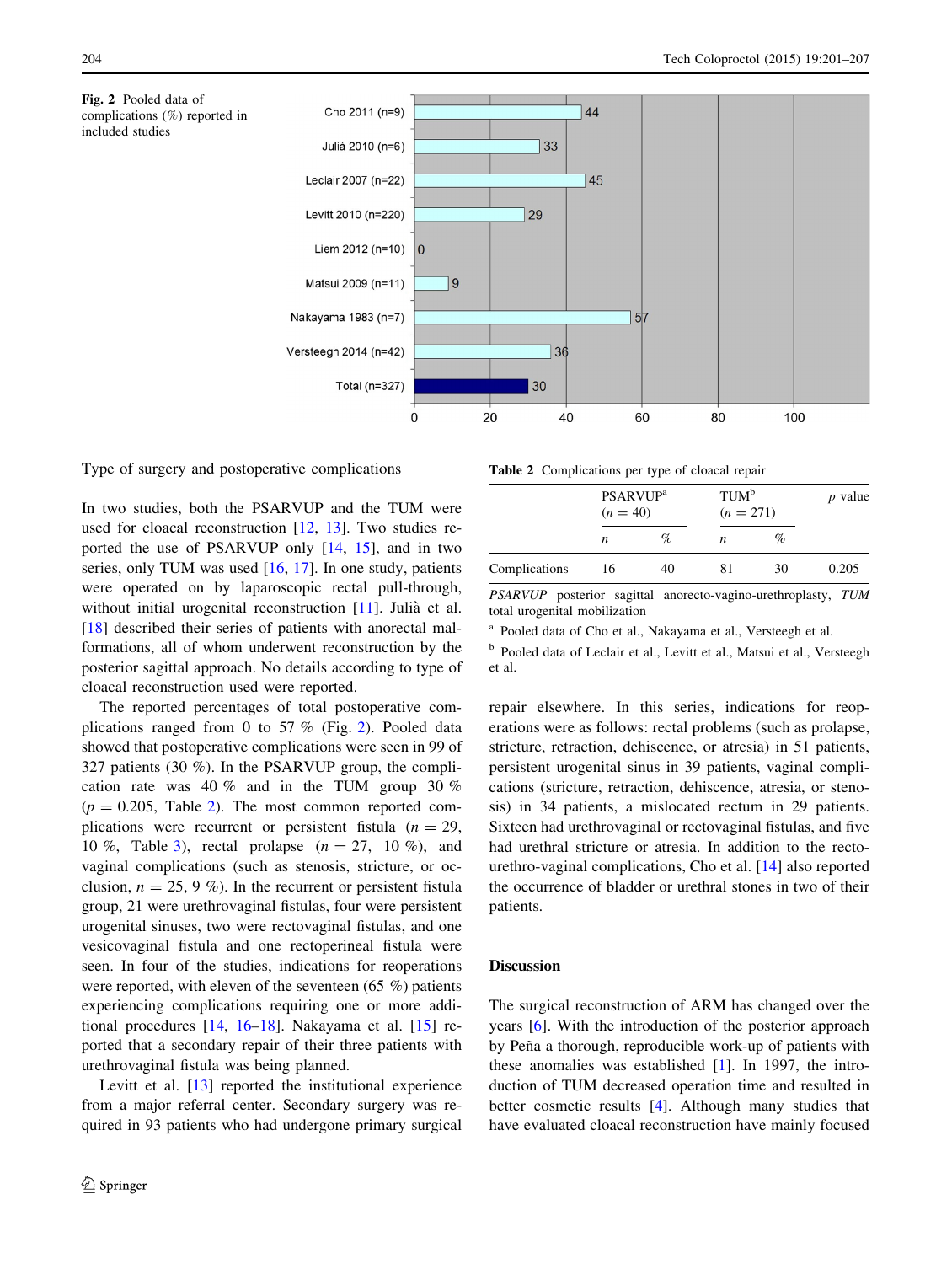<span id="page-4-0"></span>

|  | Table 3 Complication rates per type of complication |  |  |  |  |  |
|--|-----------------------------------------------------|--|--|--|--|--|
|--|-----------------------------------------------------|--|--|--|--|--|

| Study                      | Patients with<br>complications <sup>a</sup> | Recurrent/<br>persistent<br>fistula or UGS | Rectal<br>prolapse | Vaginal<br>stricture/<br>stenosis | Wound<br>dehiscence | Urethral<br>stricture/<br>stenosis | Anal stricture/<br>stenosis |
|----------------------------|---------------------------------------------|--------------------------------------------|--------------------|-----------------------------------|---------------------|------------------------------------|-----------------------------|
|                            | $n(\%)$                                     | $n(\%)$                                    | $n(\%)$            | $n(\%)$                           | $n(\%)$             | $n(\%)$                            | $n(\%)$                     |
| Cho $(n = 9)$ [14]         | 4 (44 %)                                    | 2(22%)                                     |                    |                                   |                     | 1 $(11\%)$                         |                             |
| Julià ( <i>n</i> = 6) [18] | $2(33\%)$                                   |                                            |                    | 2 $(33\%)$                        |                     |                                    |                             |
| Leclair ( $n = 22$ ) [16]  | 10 $(45\%$                                  | 4 (18 $%$ )                                |                    | 3 $(14\%)$                        |                     | 2 (9 %)                            | 5 $(23\%)$                  |
| Levitt $(n = 220)$ [13]    | 63 $(29\%)$                                 | 13 (6 $%$ )                                | $26(12\%)$         | 18 $(8 \%)$                       |                     | 6 $(3 \%)$                         |                             |
| Liem $(n = 10)$ [11]       | 0(%)                                        |                                            |                    |                                   |                     |                                    |                             |
| Matsui $(n = 11)$ [17]     | 1 (9 $%$ )                                  |                                            |                    | 1 (9 %)                           |                     |                                    |                             |
| Nakayama $(n = 7)$ [15]    | 4 $(57\%)$                                  | 3 $(43\%)$                                 |                    | 1 $(14\%)$                        | 1 $(14\%)$          |                                    |                             |
| Versteegh $(n = 42)$ [12]  | 15 $(36\%)$                                 | 7(17%)                                     | 1 $(2 \%)$         |                                   | 8(19%)              |                                    |                             |
| Total $(n = 327)$          | 99 $(30\%$                                  | 29 $(10\%$                                 | 27 $(10\%$         | 25 (9 $%$ )                       | 9(18%)              | $9(3\%)$                           | 5 $(23\%)$                  |

UGS urogenital sinus

<sup>a</sup> Some patients suffered from more than one complications

on long-term results, this review evaluates reported postoperative complications.

Postoperative complications often require surgical treatment in this group of patients, but reoperative surgery may decrease functional outcome in patients with ARM [\[7](#page-6-0)]. Therefore, we assessed the number and origin of postoperative complications as a consequence of cloacal reconstruction in the current literature.

Our systematic literature search interrogated three separate literature databases with eight eligible studies subsequently found. In these studies, complication rates ranged from 0 to 57 % with a total complication rate of 30 % in 327 patients with cloacal malformations. Recurrent or persistent fistula was the most frequently reported complication occurring in 29 (10 %) of the patients in whom this was assessed.

One caveat is that complications may have been underreported; types of complications were not standardized, with each study reporting its own set of complications. Also, given the complexity of the surgical procedure, it is hard to believe reports of an absence of complications [\[11](#page-6-0)]. If this study would be excluded due to possibly overlooked complications, however, this would not influence the overall complication rate (31 %). The low complication rate does raise the question of whether failure to report a complication can be equated to absence of the complication for any specific study. Wound dehiscence, for example, was only reported in two studies  $(14-19\%)$  [[12,](#page-6-0) [15\]](#page-6-0). It seems unlikely that there was no wound dehiscence in any of the other studies. To prevent this possible underreporting of complications, we would advocate that adequate, prospective reporting of postoperative complications in cloacal repair should at least comprise the number of each of the following: recurrent or persistent fistula or urogenital sinus, rectal prolapse, wound dehiscence, and stricture or stenosis of reconstructed structures. A recently started international prospective database on the outcome of ARM in Europe may provide useful data for this subject in the future [\[19](#page-6-0)].

Not all studies reported whether complications were indications for reoperations. Since the need for reoperations is likely to influence outcome, these might be of more importance than the occurrence of the complications themselves [\[20](#page-6-0)]. We encountered several other limitations while conducting this review; only one study reported the length of the postoperative period in which complications were assessed [[12\]](#page-6-0), and seven of the eight studies were retrospective. The fact that most studies comprised retrospective reports may have contributed to a possible underreporting of complications. Therefore, the complication rate for this type of complex surgery may turn out to be even higher when assessed prospectively. Furthermore, there was a wide range of study quality, with our own report as the study with the highest quality. When constructing that paper, the Rangel quality assessment score was used [\[10](#page-6-0)]. A high score was no more than a logical consequence of that. We advise the use of such a quality assessment score whenever constructing a retrospective report in order to achieve higher study quality. The lower scores for the other included papers, especially the paper published prior to the introduction of the Rangel scale, must therefore be seen in perspective. Also the period of time between the publication of the first study (1987) and the last study (2014) was so long that surgical practice, as well as neonatal and pediatric postoperative care, and radiological evaluation had changed. Before introduction of the posterior sagittal approach, a wide variety of techniques was used for anorectal reconstruction in ARM. All included papers, however, were reported studies conducted in the posterior sagittal era. Although surgical procedures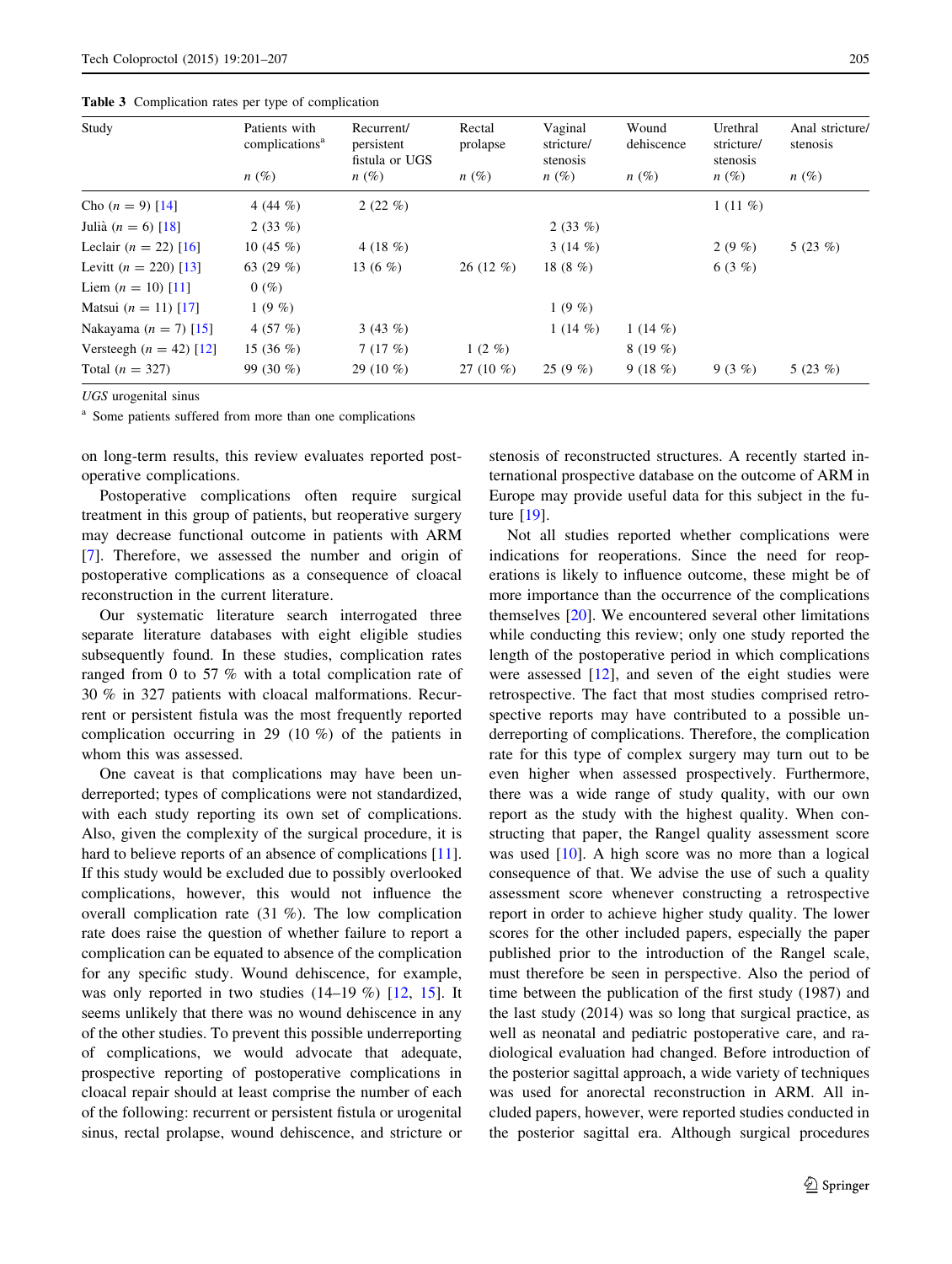<span id="page-5-0"></span>within this time frame may have evolved a little bit further, we feel basic surgical principles have stayed the same. Therefore, we were only able to address the difference in surgical techniques, rather than non-surgical management that occurred in this period.

There were no significant differences in complication rates between the two principle techniques (40 vs. 30 %,  $p = 0.205$ . It is likely that there will be other differences between centers, such as in clinical experience, that will affect outcome, making comparison difficult. Another limitation of the comparison of the two surgical techniques, and thus of this study, is that the two techniques may have been used for different anatomical types of cloaca. TUM is generally used for less complex cases (with a limited length,  $\langle 3 \rangle$  cm, of common channel) making complications less likely in this group. However, with mobilizing the urethra–vagina junction to make it reach the perineum, this technique may be prone to tension on the wound, and therefore, lead to wound dehiscence. The PSARVUP on the other hand is used for more complex cases (e.g., with a common channel  $>3$  cm) and involves with more extensive dissection. This dissection may be a risk factor for an increased rate of complications such as recurrent fistula. It must be kept in mind that the choice of one surgical technique over the other is not as strict in clinical practice as it is in the literature. The choice is of course highly influenced by the surgeon's experience and preference, as well as the fact that before the introduction of TUM the PSARVUP was used for all types of cloaca. This may have created a small bias in our study. However, no differences between the two techniques were observed within this review. When comparing the largest cohort in this study [[13](#page-6-0)] with all the other studies, a significant difference in complication rate was not seen (29 vs. 34 %,  $p = 0.371$ . Of course, this center serves as a major referral center, which suggests their cases might be more complex than that of other centers.

Although TUM has been presented as an easier way to repair cloacal malformations with a shorter operation time, this approach can only be conducted in selected types of cloacal anatomy with a limited length of common channel. To our knowledge, both techniques for cloacal reconstruction have never been compared with regard to the occurrence of postoperative complications. With this systematic review including our own 25-year experience, we have demonstrated that complication rates after TUM are slightly lower than after PSARVUP, although the difference is not significant ( $p = 0.205$ ).

With respect to postoperative complications, both PSARVUP and TUM are adequate techniques to reconstruct rectourogenital anatomy in patients with cloacal malformations, although a complication rate of 30 % could be considered to be high. Recently, laparoscopic cloacal repair has been used to perform anorectal reconstruction [\[11](#page-6-0)]. In the limited series presented  $(n = 10)$ , the authors did not encounter any postoperative complications; however, a second procedure was needed for urogenital reconstruction in these patients. A lack of complications after this type of complex surgery is extremely rare, and this finding clearly needs confirmation in other studies from different centers. Depending on the capabilities of the surgeon, laparoscopic cloacal repair should be investigated as the future first-choice surgical approach. Furthermore, the field of tissue engineering, known for clinical solutions in degenerative diseases, has recently made progress in the treatment of congenital conditions [[21,](#page-6-0) [22](#page-6-0)]. This novel field is developing rapidly and should be investigated in relation to improved treatment of complex congenital anomalies, such as cloacal malformations.

# Conclusions

The complex surgical reconstruction of cloacal malformations has changed over the years and is generally done by PSARVUP or TUM. This systematic review shows that postoperative complications after cloacal repair are seen in 30 % of the patients. There appeared to be no difference in complication rates between PSARVUP and TUM. The reporting of postoperative complications should be more uniform in order to determine their origin. Laparoscopic surgery and tissue engineering are matters that should be investigated as possible clinical developments in the future.

## Conflict of interest None.

Open Access This article is distributed under the terms of the Creative Commons Attribution License which permits any use, distribution, and reproduction in any medium, provided the original author(s) and the source are credited.

## References

- 1. Pena A, Devries PA (1982) Posterior sagittal anorectoplasty: important technical considerations and new applications. J Pediatr Surg 17:796–811
- 2. Devries PA, Pena A (1982) Posterior sagittal anorectoplasty. J Pediatr Surg 17:638–643
- 3. Pena A (1989) The surgical management of persistent cloaca: results in 54 patients treated with a posterior sagittal approach. J Pediatr Surg 24:590–598
- 4. Pena A (1997) Total urogenital mobilization—an easier way to repair cloacas. J Pediatr Surg 32:263–267
- 5. Stephens FD (1953) Imperforate rectum; a new surgical technique. Med J Aust 1:202–203
- 6. Holschneider AM, Jesch NK, Stragholz E, Pfrommer W (2002) Surgical methods for anorectal malformations from Rehbein to Pena—critical assessment of score systems and proposal for a new classification. Eur J Pediatr Surg 12:73–82